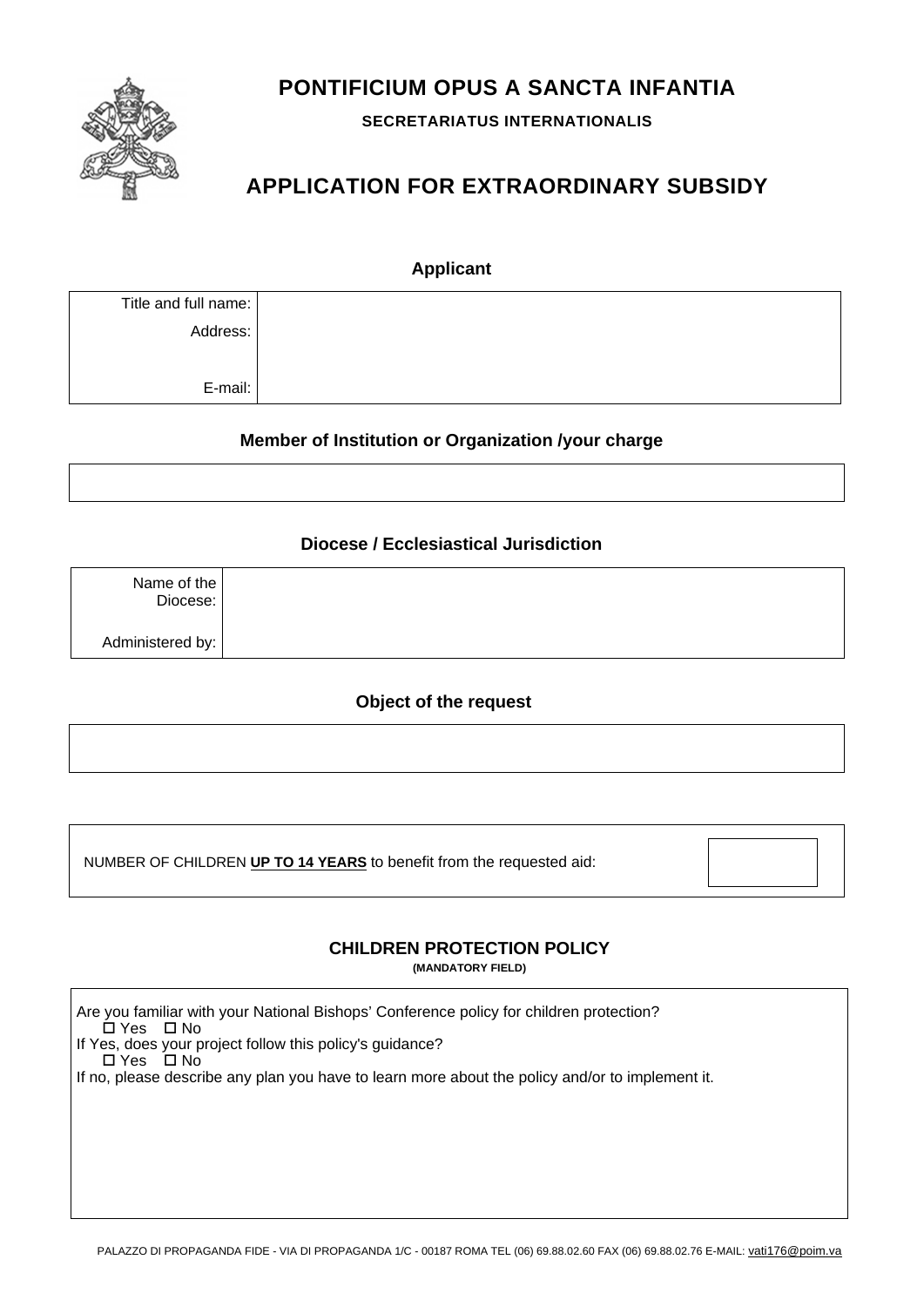#### **A clear and complete description of the project:**

- 1- Who is **responsible** for it?
- 2- **Implementation, reasons** and **aim:** what does he/she wish to achieve and why is such project necessary? Which needs of children the project covers and how would it contribute to the Christian and missionary education of children? How is the project is to be achieved (stages-steps-activities) - who is to take care of its upkeep in the future?

How did you **organize** the Holy Childhood ?

**Amount** of your contribution to the Universal Solidarity Fund of Holy Childhood: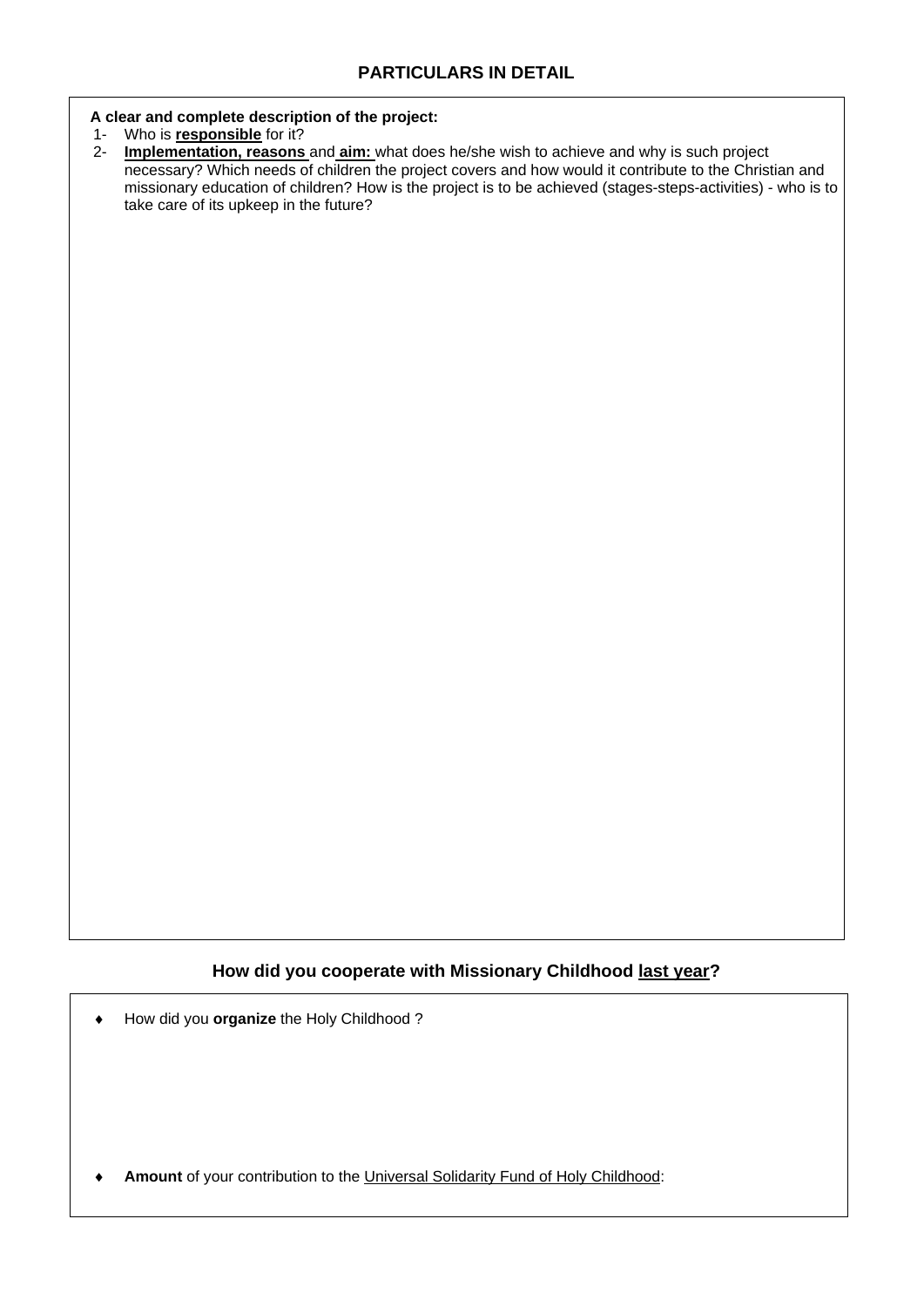# **ESTIMATE AND COST OF THE PROJECT**

| Detailed costs:                                                                                   | In local currency: |             |                      |  |
|---------------------------------------------------------------------------------------------------|--------------------|-------------|----------------------|--|
|                                                                                                   |                    |             |                      |  |
|                                                                                                   |                    |             |                      |  |
|                                                                                                   |                    |             |                      |  |
|                                                                                                   | .                  |             |                      |  |
|                                                                                                   | .                  |             |                      |  |
|                                                                                                   | .                  |             |                      |  |
|                                                                                                   | .                  |             |                      |  |
|                                                                                                   |                    |             |                      |  |
|                                                                                                   |                    | $\Box$ US\$ | $□$ Euro€            |  |
| A. Total amount                                                                                   |                    |             |                      |  |
| N.B.                                                                                              |                    |             |                      |  |
| In case of <b>construction</b> , inclose the bill of the constructor and copy of the plan/sketch. |                    |             |                      |  |
| Management expenses or salaries are excluded.                                                     |                    |             |                      |  |
|                                                                                                   |                    |             |                      |  |
| <b>SOURCES OF FINANCE</b>                                                                         |                    |             |                      |  |
|                                                                                                   | Amount             |             |                      |  |
| 1. Local contribution towards the project:                                                        |                    |             |                      |  |
|                                                                                                   |                    |             |                      |  |
|                                                                                                   |                    |             |                      |  |
|                                                                                                   |                    |             |                      |  |
|                                                                                                   |                    | $\Box$ US\$ | $\square$ Euro $\in$ |  |
|                                                                                                   |                    |             |                      |  |
| Total                                                                                             |                    |             |                      |  |
| 2. Organizations which have been asked for money:                                                 |                    |             |                      |  |
|                                                                                                   |                    |             |                      |  |
| $\bullet$                                                                                         |                    |             |                      |  |
|                                                                                                   |                    |             |                      |  |
|                                                                                                   | Amount             |             |                      |  |
| Amount granted from other organizations:                                                          |                    |             |                      |  |
|                                                                                                   |                    |             |                      |  |
|                                                                                                   |                    |             |                      |  |
|                                                                                                   |                    |             |                      |  |
| Amount promised from other organizations:                                                         |                    |             |                      |  |
|                                                                                                   |                    |             |                      |  |
|                                                                                                   |                    |             |                      |  |

…………………



Date ............................................. **Signature of the applicant** ……………………………………………………